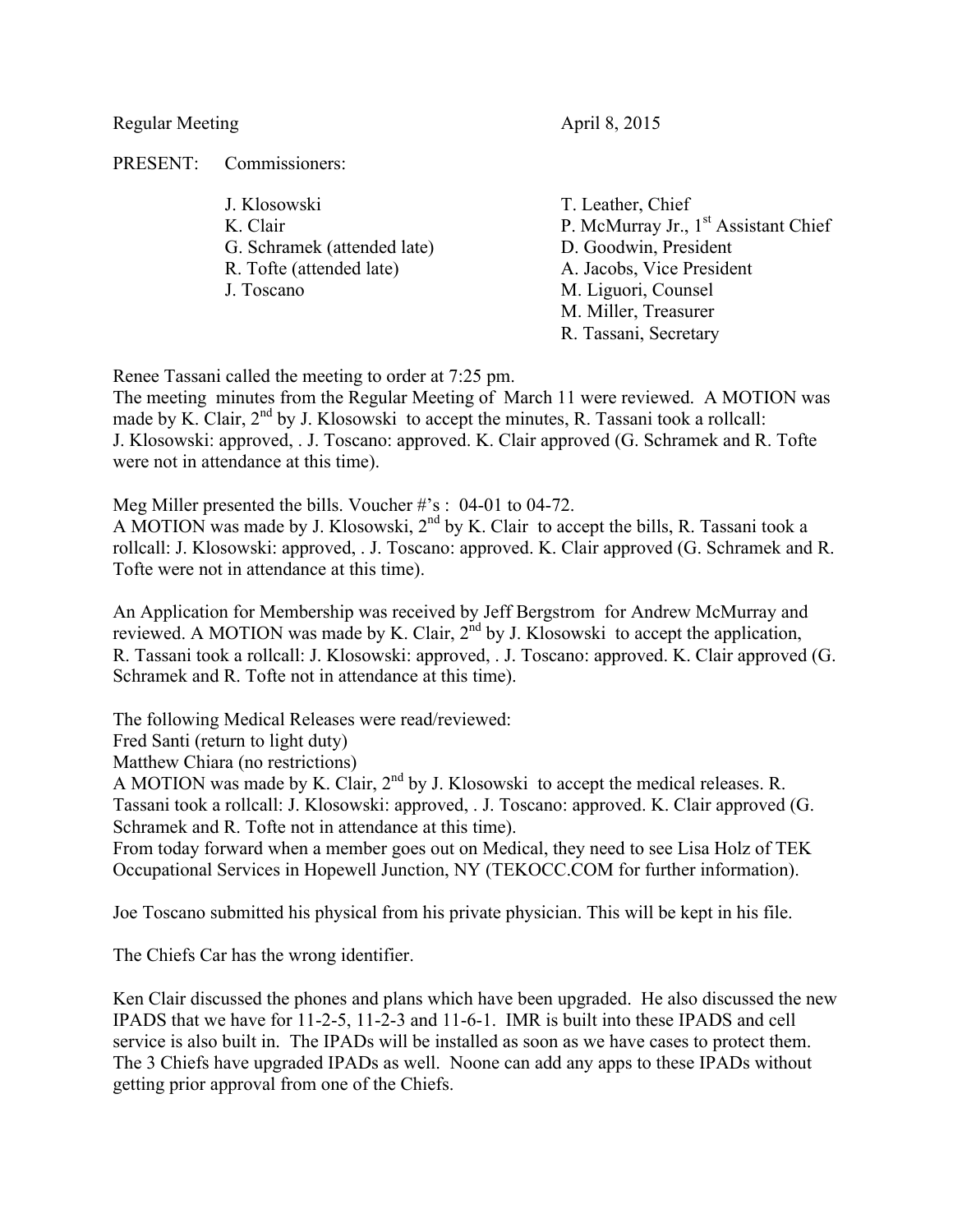# **FACILITIES**

Flat Roof Issue:

Should we look into an engineer? Build a second floor? Build a slanted roof?

Ken Clair will look into these options further.

MJ Electric will look into low lights for the upstairs at the Main House. The Elevator is to be used for people only, not tables/chairs. The weight limit is 600 pounds.

## LAWN MAINTENANCE

8-4-5 is going to be doing out Lawn Maintenance. The secretary will send a notice out to DTO Landscaping letting them know that we will no longer require their services.

Chief Leather is going to get a price on 4 sensors.

## AWARDS

We received quotes from Galls/Elite Uniform and MES for pants/shorts/polo shirts. A MOTION was made by J. Klosowski  $2^{nd}$  K. Clair, to go with MES. R. Tassani took a rollcall: J. Klosowski: approved, . J. Toscano: approved. K. Clair approved,G. Schramek approved. (R. Tofte was not in attendance at this time).

### FIRE PREVENTION

Mahopac Falls Volunteer Firehouse requested the use of our Trailor for an Open House on 9/13/15. This request was passed on to the Department for consideration. Don Goodwin will follow up.

Ken Clair will be looking into painting the doors on 2-5.

### OSHA MANDATES

The Harassment Class will be held on April 23, at 7 p.m. at the Main House. All are required to attend including TransCare. R. Tassani will send a letter out to TransCare with this new date.

### CHIEFS REPORT

Room Usage:

Val Butler: 4/25 and 7/25 T. Leather: 4/18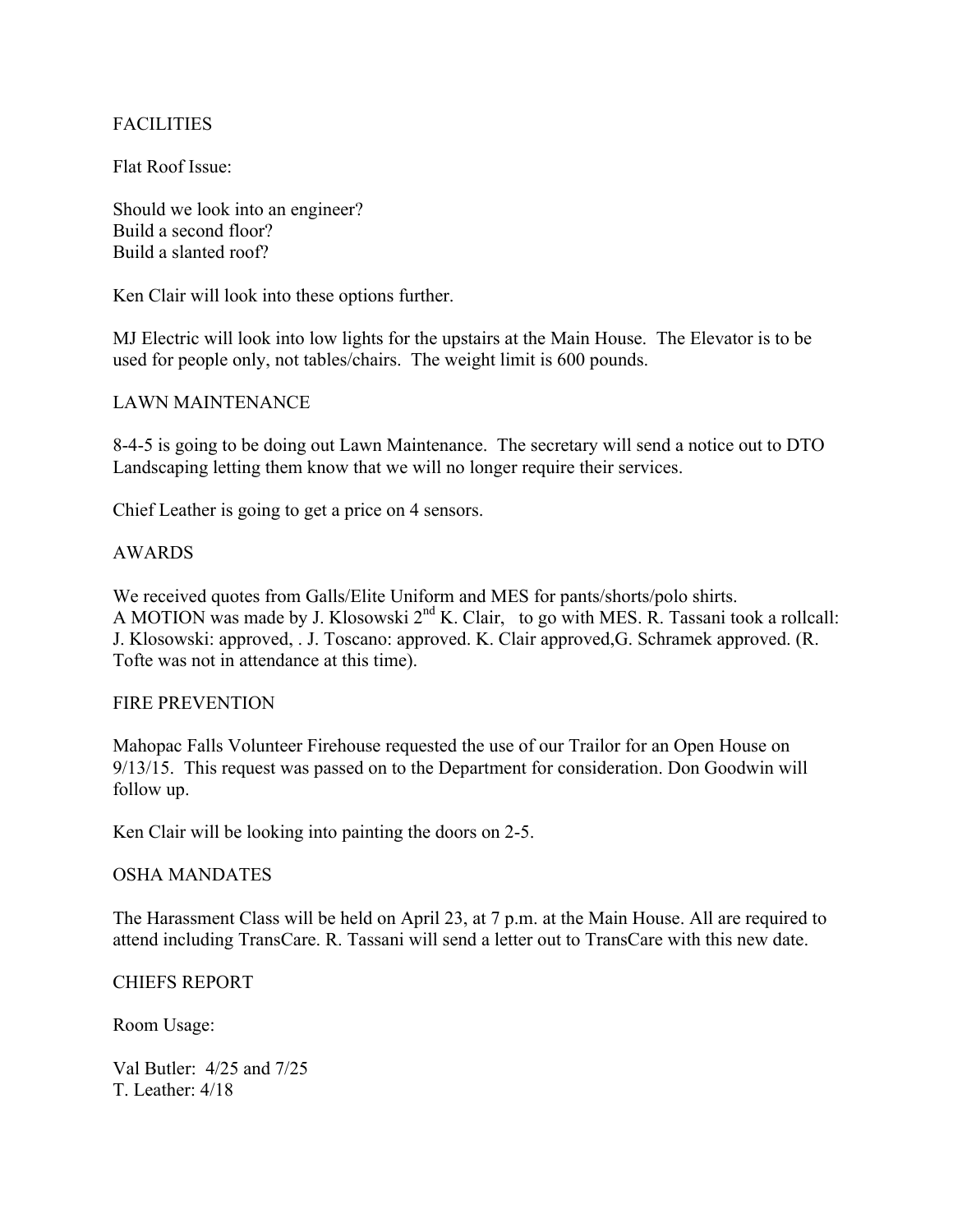Truck Usage:

11-2-3 to go to Lake George June 19-23 2-4 to go to Dovers Parade 11-5-1 Birds of Prey Exhibit June 7

Frank Simione suggested moving money to multiple banking facilities to protect the District's assets. A MOTION was made by K. Clair  $2<sup>nd</sup>$  J. Klosowski, to approve the transfer. R. Tassani took a rollcall: J. Klosowski: approved, . J. Toscano: approved. K. Clair approved,G. Schramek approved. (R. Tofte was not in attendance at this time)

Meg Miller moved money to the Capital Reserve Fund.

AMBULANCE:

Pre and Post Checklist – Chief Leather is working on this.

Status of AED's and pumps needed – waiting on R. Tofte for this.

11-7-2 needs to be replaced next year. Chief Leather will start meeting with his Assistant Chiefs regarding a plan for this.

There will be a Special Meeting on May 27 – Ambulance Committee Meeting at the Substation, 7 p.m.

| Truck                 | <b>Starting Mileage</b> | <b>Ending Mileage</b> |
|-----------------------|-------------------------|-----------------------|
| $11-1-1$ Oil Change   | 4,647                   | 5,215                 |
| $11$ -1-2 Ball Joints | 85,669                  | 86,650                |
| $11 - 1 - 3$          | 92,542                  | 94,565                |

A MOTION was made by John Klosowski and 2<sup>nd</sup> by G. Schramek to go into Executive Session at 8:46 p.m. Rollcall taken by R. Tassani: J. Klosowski, yes/G. Schramek, yes/J. Toscano, yes/R. Tofte, yes/K. Clair, yes.

The Committee returned from Executive Session at 9:21 p.m.

Peter Fioti began a presentation on what we can expect from his services as our IT Consultant. Some of our equipment is good, however the switches are unreliable.The routers/modem can't handle the bandwith. The Wifi is cutting out.

-The modems have been upgraded.

-Need to replace switches next (preferably a 1 gigabyte switch).

-Harddrives are starting to go on machines that he was able to look at.